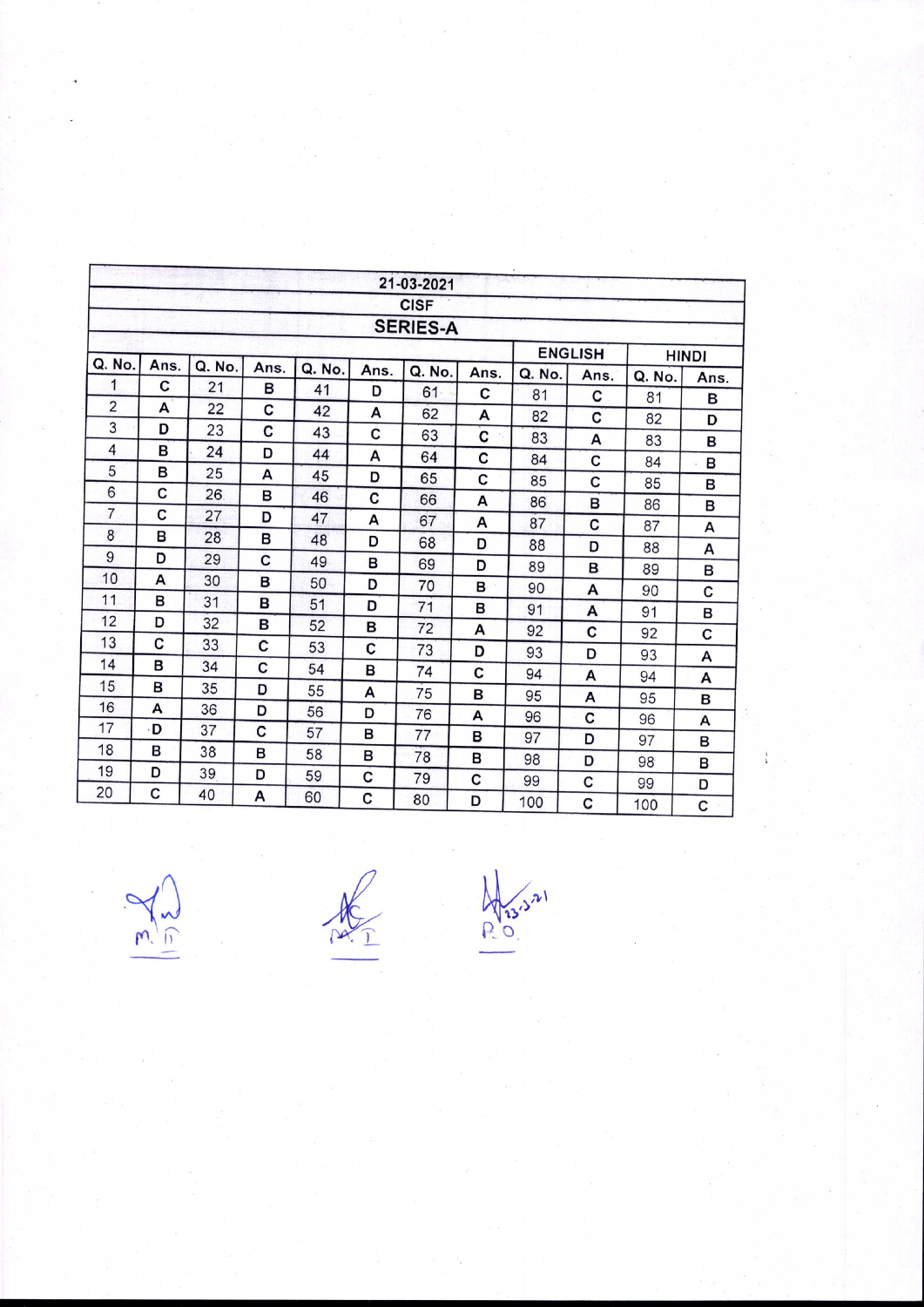|                |                 |        |      |        |      | 21-03-2021  |      |                |      |              |      |
|----------------|-----------------|--------|------|--------|------|-------------|------|----------------|------|--------------|------|
|                |                 |        |      |        |      | <b>CISF</b> |      |                |      |              |      |
|                | <b>SERIES-B</b> |        |      |        |      |             |      |                |      |              |      |
|                |                 |        |      |        |      |             |      | <b>ENGLISH</b> |      | <b>HINDI</b> |      |
| Q. No.         | Ans.            | Q. No. | Ans. | Q. No. | Ans. | Q. No.      | Ans. | Q. No.         | Ans. | Q. No.       | Ans. |
| 1              | C               | 21     | в    | 41     | C    | 61          | A    | 81             | в    | 81           | B    |
| $\overline{2}$ | C               | 22     | D    | 42     | A    | 62          | D    | 82             | C    | 82           | А    |
| 3              | в               | 23     | в    | 43     | D    | 63          | D    | 83             | D    | 83           | A    |
| 4              | D               | 24     | C    | 44     | B    | 64          | B    | 84             | в    | 84           | в    |
| 5              | А               | 25     | B    | 45     | D    | 65          | B    | 85             | A    | 85           | C    |
| 6              | в               | 26     | в    | 46     | D    | 66          | A    | 86             | А    | 86           | в    |
| $\overline{7}$ | D               | 27     | в    | 47     | в    | 67          | D    | 87             | C    | 87           |      |
| 8              | C               | 28     | с    | 48     | C    | 68          | C    | 88             | D    |              | C    |
| 9              | B               | 29     | C    | 49     | в    | 69          | в    | 89             |      | 88           | A    |
| 10             | в               | 30     | D    | 50     | A    | 70          | A    | 90             | A    | 89           | A    |
| 11             | A               | 31     | D    | 51     | D    | 71          | в    | 91             | А    | 90           | в    |
| 12             | D               | 32     | C    | 52     | в    | 72          | в    |                | C    | 91           | A    |
| 13             | в               | 33     | в    | 53     | в    | 73          | C    | 92             | D    | 92           | в    |
| 14             | D               | 34     | D    | 54     | C    |             |      | 93             | D    | 93           | в    |
| 15             | C               | 35     | A    | 55     |      | 74          | D    | 94             | C    | 94           | D    |
| 16             | C               | 36     | в    | 56     | C    | 75          | C    | 95             | C    | 95           | c    |
| 17             | A               | 37     |      |        | D    | 76          | A    | 96             | C    | 96           | в    |
| 18             | D               |        | с    | 57     | А    | 77          | C    | 97             | C    | 97           | D    |
| 19             |                 | 38     | C    | 58     | C    | 78          | C    | 98             | A    | 98           | B    |
|                | в               | 39     | D    | 59     | A    | 79          | C    | 99             | c    | 99           | в    |
| 20             | в               | 40     | A    | 60     | D    | 80          | A    | 100            | C    | 100          | B    |

 $\frac{\sqrt{\frac{1}{2}}}{\sqrt{\frac{1}{2}}}$ 

me

Apr 3-3-21